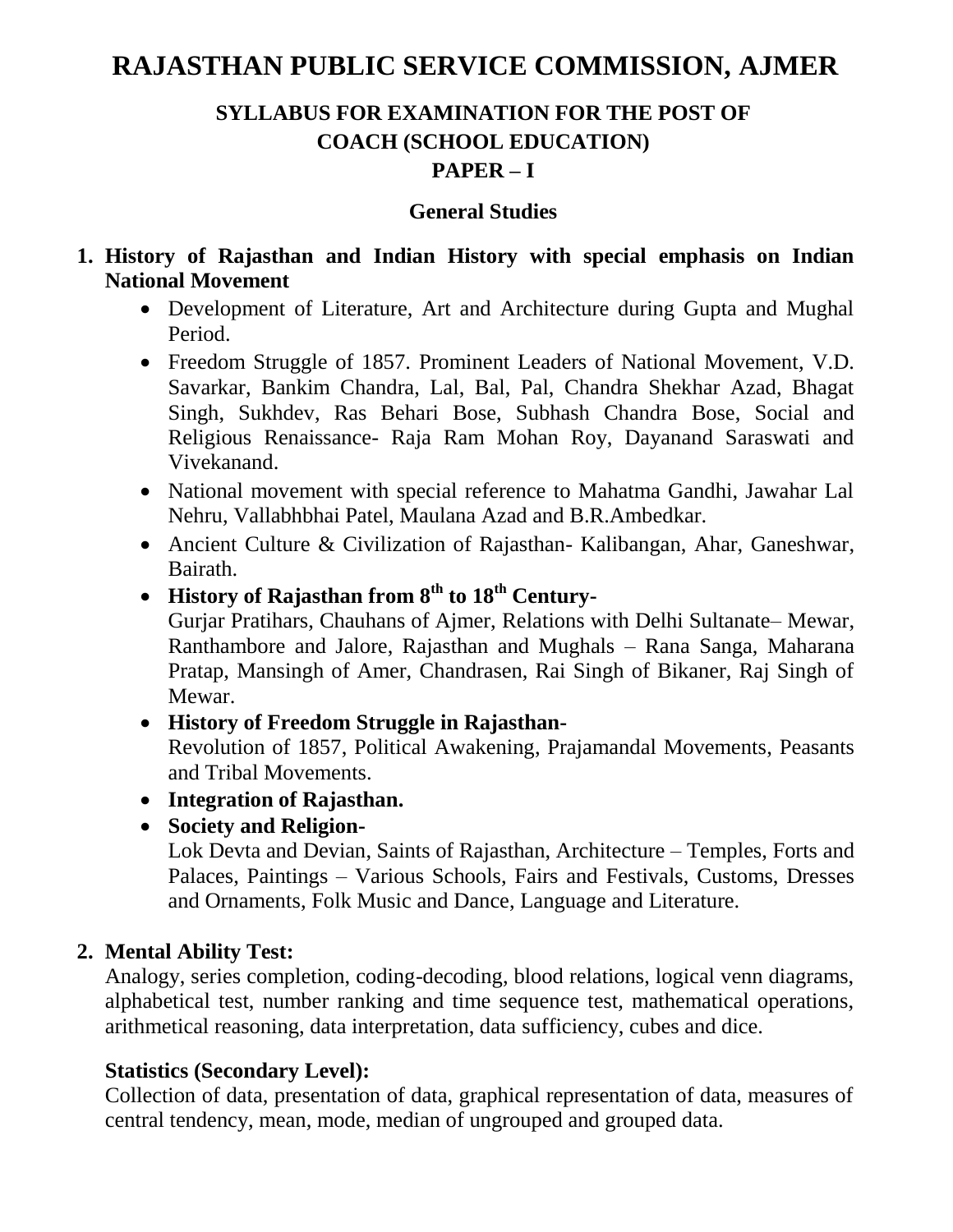#### **Mathematics (Secondary Level):**

Natural, rational and irrational numbers, real numbers and their decimal expansions, operations on real numbers, laws of exponents for real numbers, rational numbers and their decimal expansions. Zeroes of a polynomial. Relationship between zeroes and coefficients of a polynomial. Division algorithm for polynomials. Algebraic methods of solution of pair of linear equations in two variables.

### **Mensuration:**

Surface area of a cuboid and a cube, right circular cylinder, right circular cone, sphere. Volume of a cuboid, cylinder, right circular cone and sphere, Surface area and volume of a combination of solids conversion of solid from shape to another.

#### **Language Ability Test: Hindi**  सामान्य हिन्दी

- $\bullet$  संधि, संधि विच्छेद
- उपसर्ग, प्रत्यय
- $\bullet$  अनेकार्थक शब्द, विलोम शब्द, समश्रुत भिन्नार्थक शब्द
- $\bullet$  शब्द-शुदधि, वाक्य- शुदधि
- $\bullet$  अँगरेजी के पारिभाषिक (तकनीकी) शब्दों के समानार्थक हिन्दी शब्द (केवल प्रशासनिक शब्द)

## **General English:**

- Tenses/Sequence of Tenses
- Voice: Active and Passive
- Narration: Direct and Indirect
- Use of Articles and Determiners
- Use of Prepositions
- Correction of sentences including Subject-Verb Agreement, Degrees of Adjectives, Connectives
- Glossary of Official and Technical Terms (with their Hindi Versions)
- Antonyms and Synonyms
- Forming New Words by using Prefixes and Suffixes
- Words often Confused

#### **3. Current Affairs:**

Census of India and Rajasthan 2011, Current Programmes of development in India with special reference to Rajasthan, Schemes of Women Empowerment in India with special reference to Rajasthan, Skill Development Programmes, Renewable Energy Resources and their potential in India. Health and Hygiene Schemes of Rajasthan, Pandemic and it's Management. Space Programmes of India, Atomic Energy Programmes, India and the world events of importance, Persons and places of India in current issues, Contemporary events in Science and Technology in India, National and International Awards and Prizes, Latest Books and Authors of India, Sports and Games.